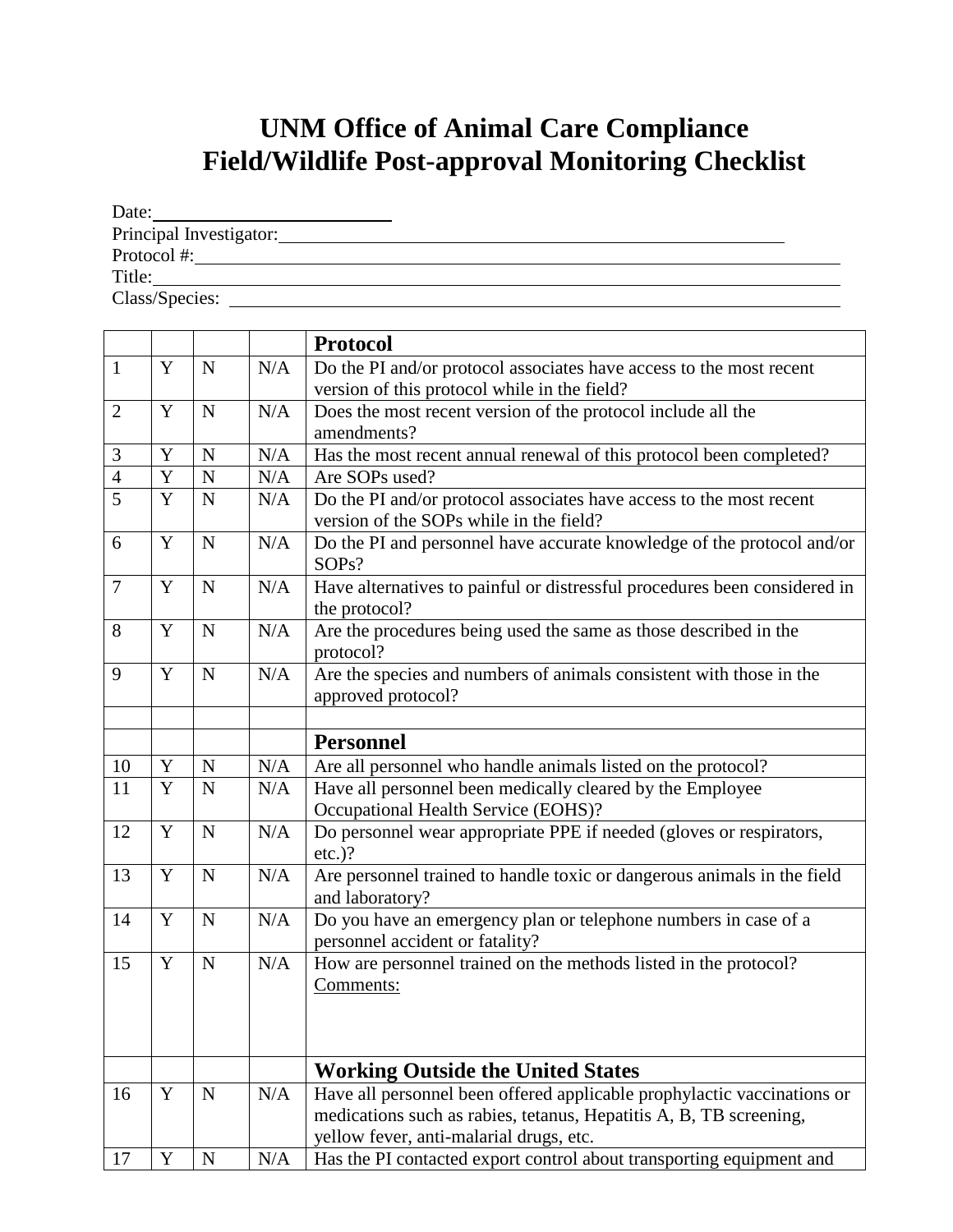|    |             |             |     | supplies into the country of destination?                                      |
|----|-------------|-------------|-----|--------------------------------------------------------------------------------|
| 18 | Y           | $\mathbf N$ | N/A | Will the PI transport approved drugs, and/or controlled substances or          |
|    |             |             |     | other equipment in and out of the country?                                     |
| 19 | Y           | $\mathbf N$ | N/A | How will the PI transport specimens or other samples in and out of the         |
|    |             |             |     | country?                                                                       |
|    |             |             |     | Comments:                                                                      |
|    |             |             |     |                                                                                |
|    |             |             |     |                                                                                |
| 20 | Y           | $\mathbf N$ | N/A | If shipping dangerous good (even dry ice) has the shipper been IATA            |
|    |             |             |     | certified?                                                                     |
| 21 | Y           | $\mathbf N$ | N/A | How will biohazards (if any) be disposed of in other countries?                |
| 22 | Y           | $\mathbf N$ | N/A | If bringing samples or specimens back into the country, does the PI have       |
|    |             |             |     | a USDA APHIS Importation Permit?                                               |
|    |             |             |     |                                                                                |
|    |             |             |     | <b>Disease Transmission</b>                                                    |
| 23 | Y           | ${\bf N}$   | N/A | Have all personnel who work with animals on this protocol been trained         |
|    |             |             |     | in the potential for transmission of zoonotic agents between researchers       |
|    |             |             |     | and study subjects (TB for primates, etc.).                                    |
| 24 | Y           | $\mathbf N$ | N/A | Have all personnel who work with animals on this protocol been trained         |
|    |             |             |     | in the potential for transmission of disease between study subjects or         |
|    |             |             |     | sites (chitrid for amphibians, disinfecting traps between trapping events,     |
|    |             |             |     | cleaning seines and waders between uses so as to avoid contamination           |
|    |             |             |     | of aquatic systems via introduction of exotic species, etc.).                  |
|    |             |             |     |                                                                                |
|    |             |             |     |                                                                                |
|    |             |             |     | <b>Study Procedures</b>                                                        |
| 25 | Y           | $\mathbf N$ | N/A | Do the PI and/or the protocol associates keep a field journal or use some      |
|    |             |             |     | kind of data sheets or logs?                                                   |
| 26 | Y           | $\mathbf N$ | N/A | Does the PI have any photos of what goes on in the field or a Power            |
|    |             |             |     | Point, poster or other visual representation of the work?                      |
| 27 | Y           | $\mathbf N$ | N/A | Do you keep a record of adverse events that occur (unexpected animal           |
|    |             |             |     | deaths or injuries, etc.)?                                                     |
| 28 | Y           | $\mathbf N$ | N/A | If so, who do you report your adverse events to?                               |
|    |             |             |     | Comments:                                                                      |
|    |             |             |     |                                                                                |
| 29 | Y           | $\mathbf N$ | N/A | Has the study location changed or have any new locations been added?           |
| 30 | Y           | $\mathbf N$ | N/A |                                                                                |
|    |             |             |     | Are applicable permits in place for all procedures, locations, and<br>species? |
| 31 | $\mathbf Y$ | $\mathbf N$ | N/A | Does this study involve any invasive procedures or does it materially          |
|    |             |             |     | alter behavior?                                                                |
| 32 | Y           | $\mathbf N$ | N/A | If so, and if this is a USDA covered species, are animals reported in the      |
|    |             |             |     | respective pain categories in the USDA annual report?                          |
|    |             |             |     |                                                                                |
|    |             |             |     | <b>Animal Handling</b>                                                         |
| 33 | Y           | $\mathbf N$ | N/A | Is this study strictly observational or are animals captured in some way?      |
| 34 | $\mathbf Y$ | $\mathbf N$ | N/A | If animals are kill trapped, please check the technique:                       |
|    |             |             |     | Snap trap (museum special)<br>a)<br>Snare                                      |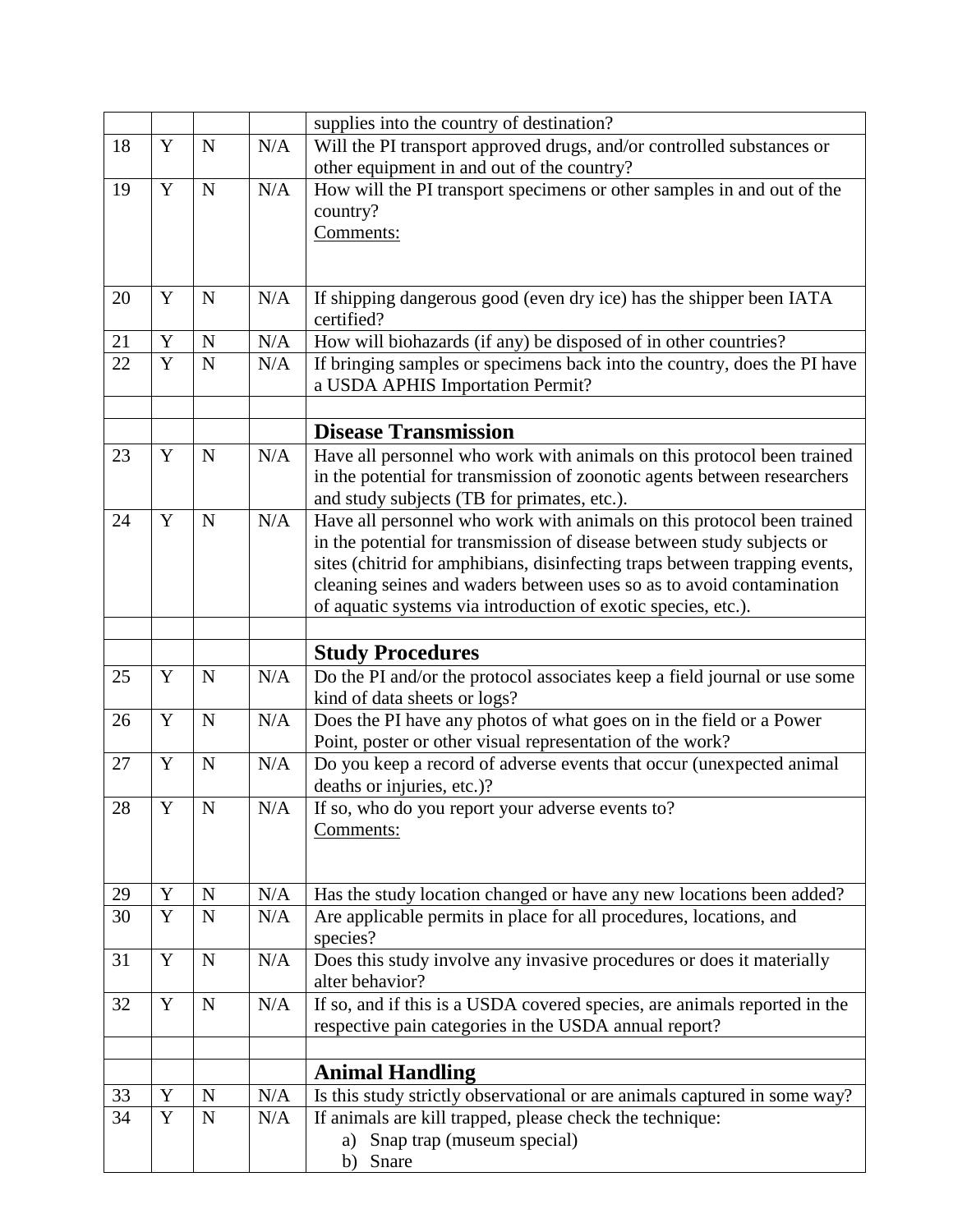|    |   |             |     | Leg hold<br>$\mathbf{c})$                                              |
|----|---|-------------|-----|------------------------------------------------------------------------|
|    |   |             |     | Shooting<br>$\rm d$                                                    |
|    |   |             |     | Other<br>e)                                                            |
| 35 | Y | $\mathbf N$ | N/A | If animals are live trapped, please check the technique:               |
|    |   |             |     | a) Netting (mist, seine, purse seine, harp, cone, tube, etc.)          |
|    |   |             |     | b) Trapping (Sherman, Hav-a-hart, Tomahawk, pitfall, etc.)             |
|    |   |             |     | $\mathbf{c})$                                                          |
|    |   |             |     | Electro (shock) fishing                                                |
|    |   |             |     | d) Other                                                               |
| 36 | Y | $\mathbf N$ | N/A | What do you do with non-target species?                                |
|    |   |             |     | Comments:                                                              |
|    |   |             |     |                                                                        |
|    |   |             |     |                                                                        |
| 37 | Y | ${\bf N}$   | N/A | How are animals detained once captured and how long are they           |
|    |   |             |     | detained?                                                              |
|    |   |             |     | Comments:                                                              |
|    |   |             |     |                                                                        |
|    |   |             |     |                                                                        |
| 38 | Y | $\mathbf N$ | N/A | How do you ensure that animals are processed as efficiently and stress |
|    |   |             |     | free as possible?                                                      |
|    |   |             |     | Comments:                                                              |
|    |   |             |     |                                                                        |
|    |   |             |     |                                                                        |
| 39 | Y | $\mathbf N$ | N/A | How are animals released?                                              |
|    |   |             |     | Comments:                                                              |
|    |   |             |     |                                                                        |
|    |   |             |     |                                                                        |
| 40 | Y | $\mathbf N$ | N/A | What if an animal is not ready to be released?                         |
|    |   |             |     | Comments:                                                              |
|    |   |             |     |                                                                        |
|    |   |             |     |                                                                        |
| 41 | Y | $\mathbf N$ | N/A | How do you ensure that animals are safe while being processed?         |
|    |   |             |     | Comments:                                                              |
|    |   |             |     |                                                                        |
|    |   |             |     |                                                                        |
| 42 | Y | ${\bf N}$   | N/A |                                                                        |
|    |   |             |     | What if an animal is injured?                                          |
|    |   |             |     | Comments:                                                              |
|    |   |             |     |                                                                        |
|    |   |             |     |                                                                        |
|    |   |             |     |                                                                        |
|    |   |             |     | <b>Mist Netting</b>                                                    |
| 43 | Y | $\mathbf N$ | N/A | How many nets of what size do you set at one time?                     |
|    |   |             |     | Comments:                                                              |
|    |   |             |     |                                                                        |
|    |   |             |     |                                                                        |
| 44 | Y | $\mathbf N$ | N/A | When are nets opened/closed and how long are they opened?              |
|    |   |             |     | Comments:                                                              |
|    |   |             |     |                                                                        |
|    |   |             |     |                                                                        |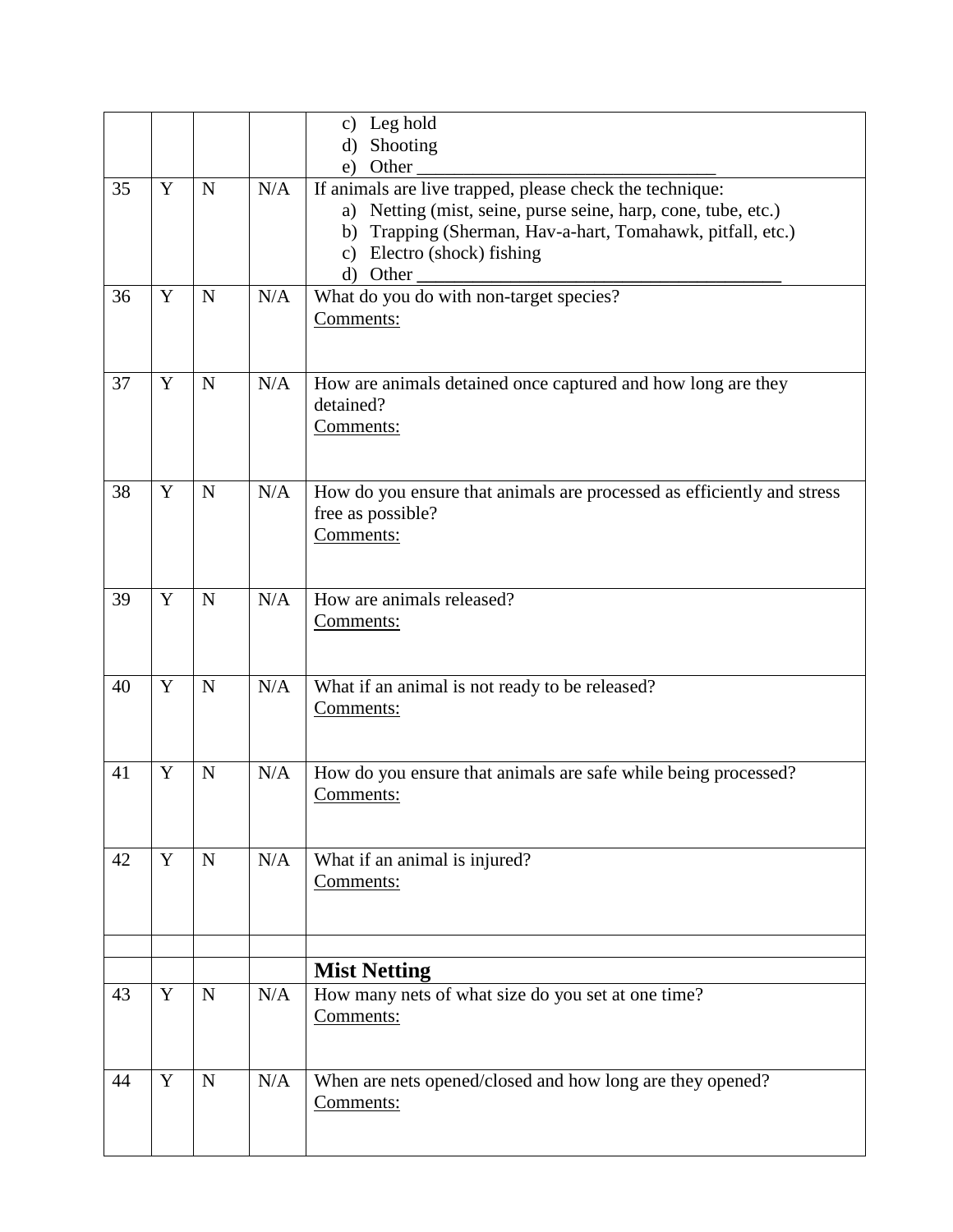| 45 | Y           | $\mathbf N$ | N/A | How often are nets checked?                                                                                                                             |
|----|-------------|-------------|-----|---------------------------------------------------------------------------------------------------------------------------------------------------------|
|    |             |             |     | Comments:                                                                                                                                               |
|    |             |             |     |                                                                                                                                                         |
|    |             |             |     |                                                                                                                                                         |
|    |             |             |     |                                                                                                                                                         |
|    |             |             |     | <b>Seines and Nets</b>                                                                                                                                  |
| 46 | Y           | N           | N/A | What is the mesh size of seine or net and why is this size chosen? (i.e.,<br>appropriate application of mesh size to field capture goals.)<br>Comments: |
| 47 | Y           | $\mathbf N$ | N/A | Who will be operating seines and nets?                                                                                                                  |
|    |             |             |     | Comments:                                                                                                                                               |
|    |             |             |     |                                                                                                                                                         |
|    |             |             |     |                                                                                                                                                         |
| 48 | Y           | $\mathbf N$ | N/A | At what depth and for how long will nets be deployed?                                                                                                   |
|    |             |             |     | Comments:                                                                                                                                               |
|    |             |             |     |                                                                                                                                                         |
|    |             |             |     |                                                                                                                                                         |
| 49 | Y           | $\mathbf N$ | N/A | How often will seines and nets be checked and cleared of non-target,                                                                                    |
|    |             |             |     | including dangerous, species?                                                                                                                           |
|    |             |             |     | Comments:                                                                                                                                               |
|    |             |             |     |                                                                                                                                                         |
|    |             |             |     |                                                                                                                                                         |
| 50 | Y           | $\mathbf N$ | N/A | How are non-target species released?                                                                                                                    |
|    |             |             |     | Comments:                                                                                                                                               |
|    |             |             |     |                                                                                                                                                         |
| 51 | Y           | $\mathbf N$ | N/A | What protocol is followed to clean seines and nets between:                                                                                             |
|    |             |             |     | 1. Sampling freshwater systems (streams and lakes) and/or                                                                                               |
|    |             |             |     | 2. Saltwater systems (coral reef and open water)?                                                                                                       |
|    |             |             |     | Comments:                                                                                                                                               |
|    |             |             |     |                                                                                                                                                         |
|    |             |             |     |                                                                                                                                                         |
|    |             |             |     | <b>MS222</b>                                                                                                                                            |
| 52 | Y           | $\mathbf N$ | N/A | Have all personnel been trained in the use of MS222 for anesthesia                                                                                      |
|    |             |             |     | restraint or euthanasia?                                                                                                                                |
| 53 | Y           | $\mathbf N$ | N/A | Have pH levels been monitored in water treated with MS222 for                                                                                           |
| 54 | Y           | $\mathbf N$ | N/A | anesthesia?<br>How will PI maintain fish that have received MS222 as anesthesia (Fish                                                                   |
|    |             |             |     | exposed to MS222 cannot be released back into the environment for 30                                                                                    |
|    |             |             |     | days withdrawal based upon EPA rules)?                                                                                                                  |
| 55 | $\mathbf Y$ | $\mathbf N$ | N/A | Has the PI considered proper disposal of used MS222?                                                                                                    |
|    |             |             |     |                                                                                                                                                         |
|    |             |             |     | Electrofishing                                                                                                                                          |
| 56 | Y           | N           | N/A | Have all personnel been trained in the use of equipment and where its                                                                                   |
|    |             |             |     | use is effective/appropriate (water parameters)?                                                                                                        |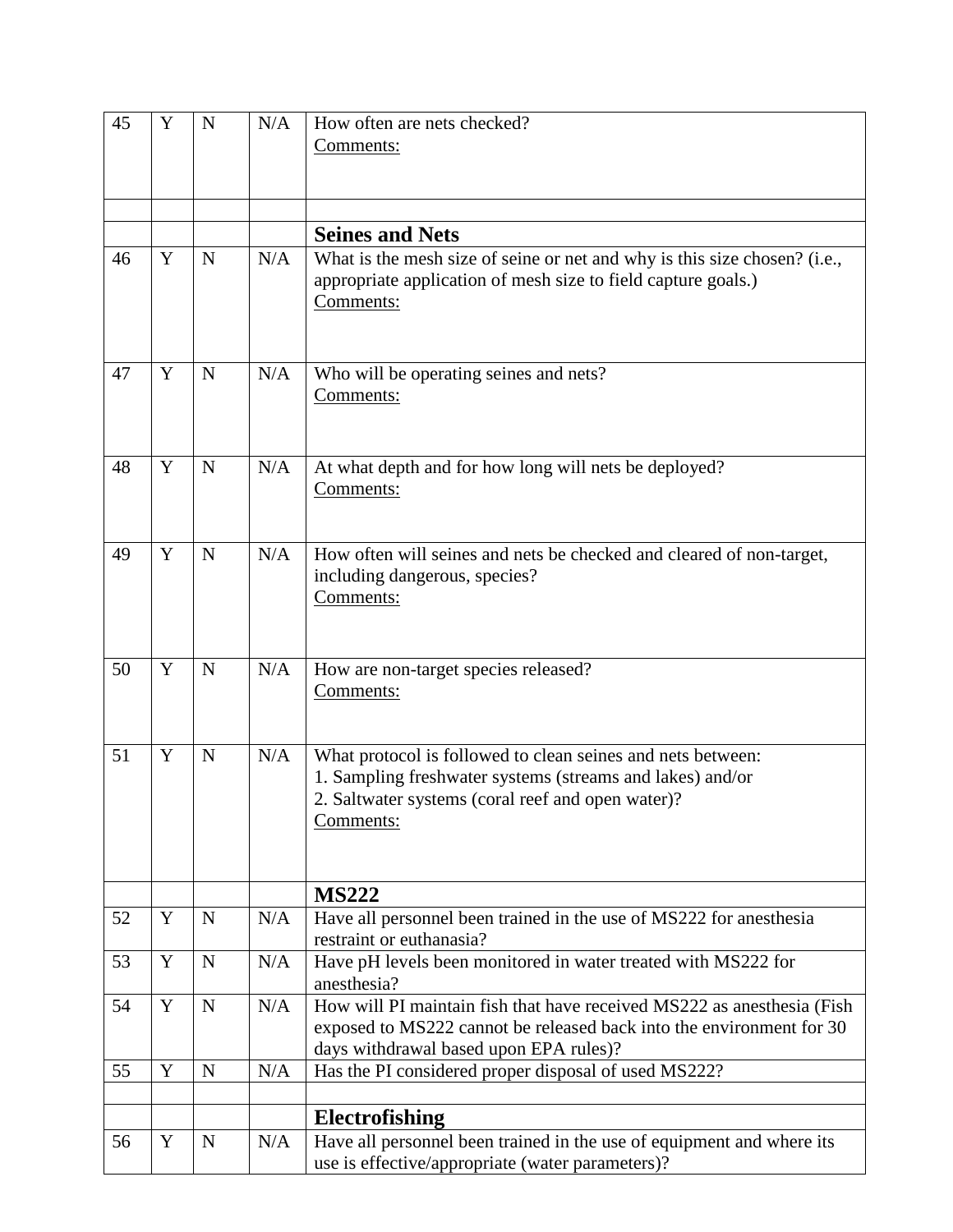| 57 | Y           | $\mathbf N$ | N/A | Does the protocol explain the goals of the field study and justify the |
|----|-------------|-------------|-----|------------------------------------------------------------------------|
|    |             |             |     | choice of electrofishing over other means of capture?                  |
| 58 | $\mathbf Y$ | ${\bf N}$   | N/A | Do all personnel have an understanding of recovery time for stunned    |
|    |             |             |     | fishes vs. fishes euthanized in field for research?                    |
| 59 | $\mathbf Y$ | $\mathbf N$ | N/A | Do all personnel wear appropriate protective gear (rubber gloves,      |
| 60 | Y           | ${\bf N}$   | N/A | waders, boots, etc.)?                                                  |
|    |             |             |     | Is there an emergency plan in case of electrocution of personnel?      |
|    |             |             |     | <b>Trapping</b>                                                        |
| 61 | $\mathbf Y$ | $\mathbf N$ | N/A | How many traps of what type do you set?                                |
|    |             |             |     | Comments:                                                              |
|    |             |             |     |                                                                        |
|    |             |             |     |                                                                        |
| 62 | Y           | $\mathbf N$ | N/A | When are they opened/closed?                                           |
|    |             |             |     | Comments:                                                              |
|    |             |             |     |                                                                        |
| 63 | Y           | $\mathbf N$ | N/A | How are they baited and with what?                                     |
|    |             |             |     | Comments:                                                              |
|    |             |             |     |                                                                        |
|    |             |             |     |                                                                        |
| 64 | Y           | $\mathbf N$ | N/A | Do you provide nesting material and if so what kind?                   |
|    |             |             |     | Comments:                                                              |
|    |             |             |     |                                                                        |
| 65 | $\mathbf Y$ | $\mathbf N$ | N/A | How are traps protected from the elements (sun, water, etc.)?          |
|    |             |             |     | Comments:                                                              |
|    |             |             |     |                                                                        |
|    |             |             |     |                                                                        |
| 66 | Y           | $\mathbf N$ | N/A | When are traps checked and how often?                                  |
|    |             |             |     | Comments:                                                              |
|    |             |             |     |                                                                        |
|    |             |             |     |                                                                        |
| 67 | Y           | $\mathbf N$ | N/A | How do you ensure that you pick up all the traps you set?              |
|    |             |             |     | Comments:                                                              |
|    |             |             |     |                                                                        |
|    |             |             |     |                                                                        |
|    |             |             |     | <b>Marking or Identification</b>                                       |
| 68 | Y           | $\mathbf N$ | N/A | Please check the technique:                                            |
|    |             |             |     | a) Ear tag                                                             |
|    |             |             |     | Pit tag<br>b)                                                          |
|    |             |             |     | Dye<br>$\mathbf{c})$                                                   |
|    |             |             |     | Tattoo<br>d)                                                           |
|    |             |             |     | Ear notch<br>e)                                                        |
|    |             |             |     | Collar<br>f)                                                           |
|    |             |             |     | Other<br>$\mathbf{g}$ )                                                |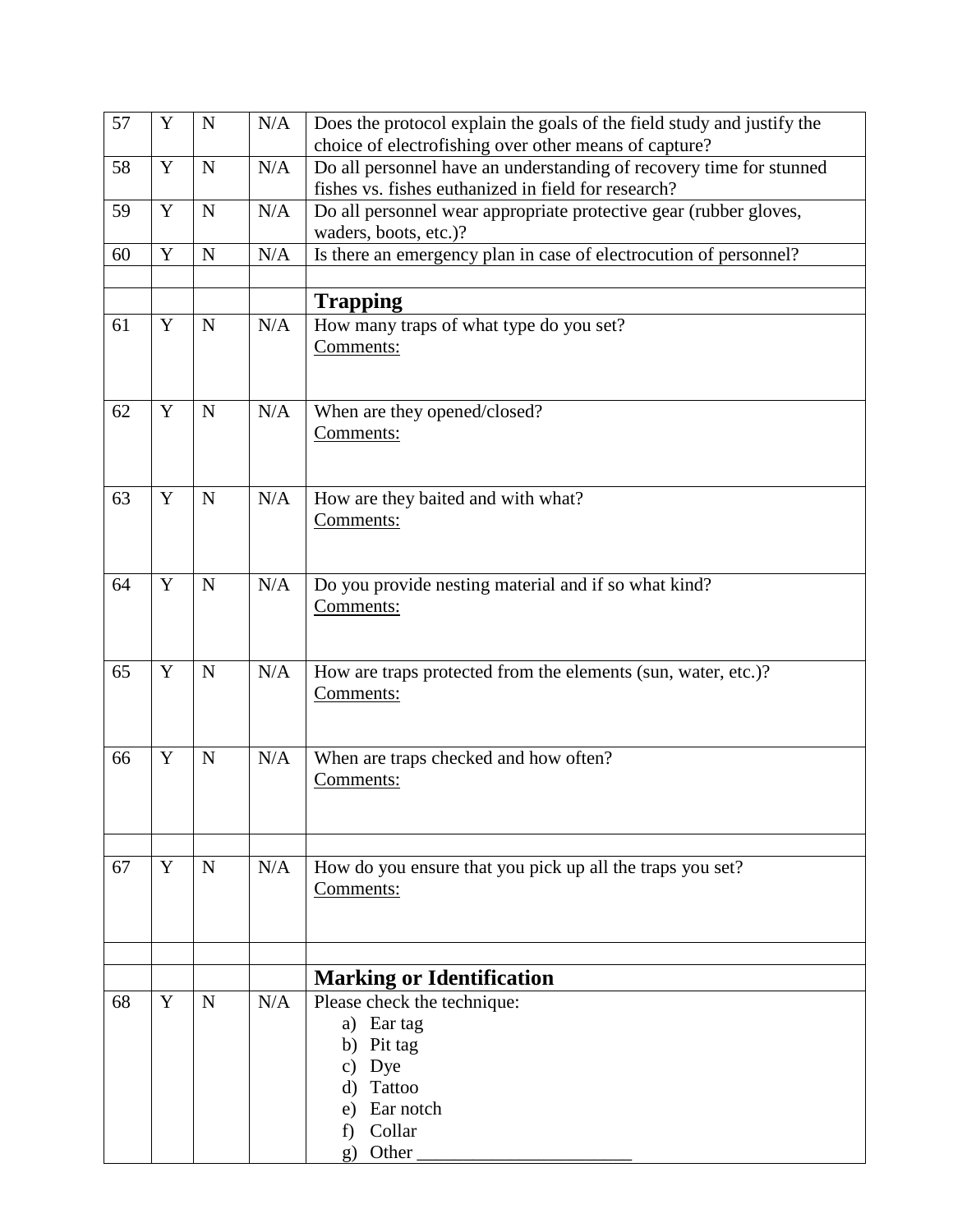|    |   |             |     | <b>Radio Tracking</b>                                                                                                                                               |
|----|---|-------------|-----|---------------------------------------------------------------------------------------------------------------------------------------------------------------------|
| 69 | Y | $\mathbf N$ | N/A | Please check the method:<br>a) External transmitter<br>Internal transmitter<br>b)<br>c) Radio collar                                                                |
| 70 | Y | $\mathbf N$ | N/A | What type of transmitter/collar did you use?<br>Comments:                                                                                                           |
| 71 | Y | $\mathbf N$ | N/A | What percentage of the animal's body mass is the weight of the<br>transmitter, or what size transmitter/collar, etc.?<br>Comments:                                  |
| 72 | Y | $\mathbf N$ | N/A | How did you attach or insert it?<br>Comments:                                                                                                                       |
| 73 | Y | $\mathbf N$ | N/A | How long will the animal be tracked?<br>Comments:                                                                                                                   |
| 74 | Y | $\mathbf N$ | N/A | How often will the animal be tracked?<br>Comments:                                                                                                                  |
| 75 | Y | $\mathbf N$ | N/A | Will you attempt to recover the transmitter?<br>Comments:                                                                                                           |
| 76 | Y | $\mathbf N$ | N/A | Do you expect any adverse effects from the transmitter/collar?<br>Comments:                                                                                         |
|    |   |             |     |                                                                                                                                                                     |
|    |   |             |     | <b>Museum Protocols</b>                                                                                                                                             |
| 77 | Y | $\mathbf N$ | N/A | Are you obtaining your own specimens or are you using existing<br>museum specimens?<br>Comments:                                                                    |
| 78 | Y | $\mathbf N$ | N/A | If obtaining your own specimens, are you collecting them yourself or<br>procuring them from another source (trappers, road kill, fur farm, fish<br>hatchery, etc.). |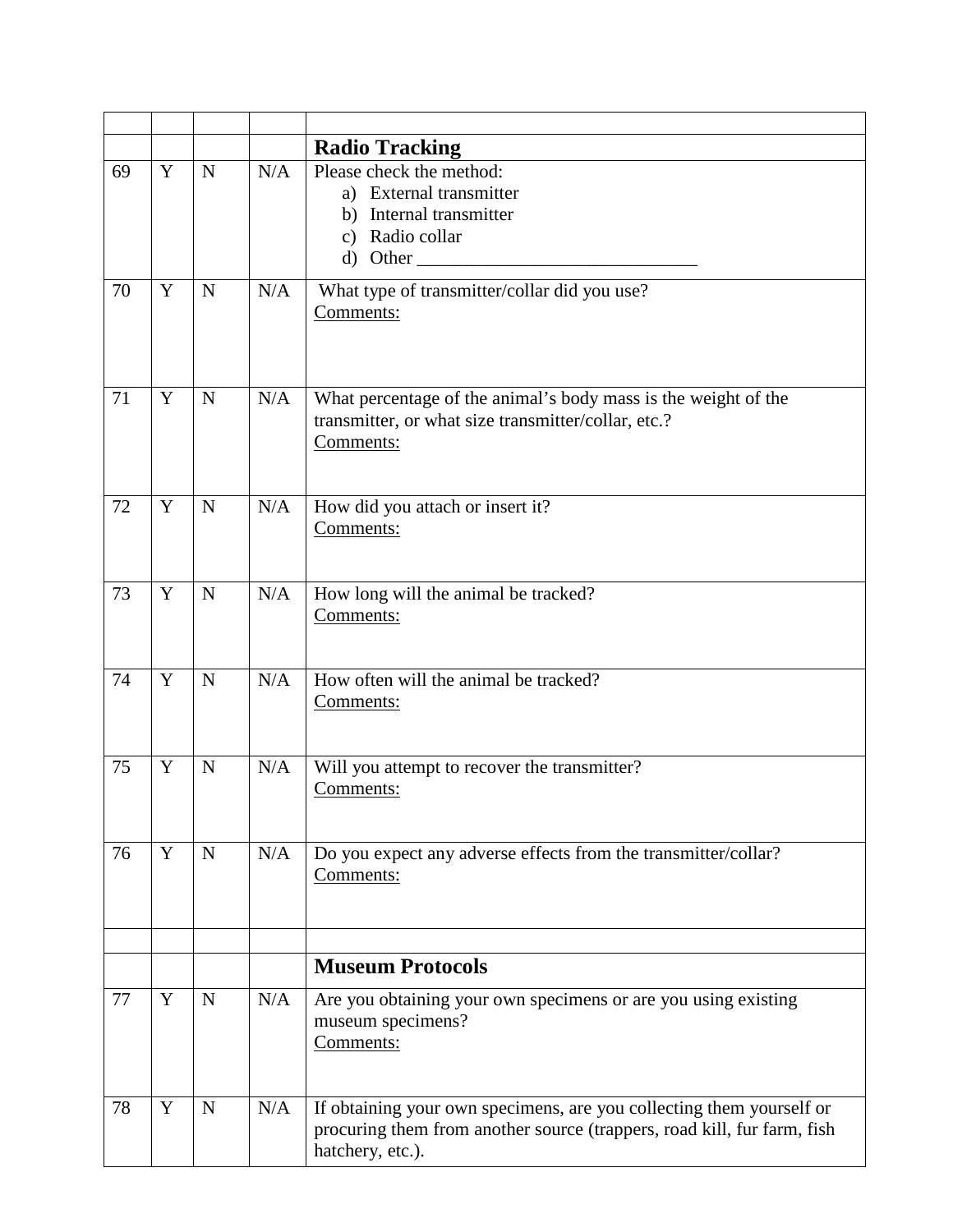|    |             |             |     | Comments:                                                                   |
|----|-------------|-------------|-----|-----------------------------------------------------------------------------|
|    |             |             |     |                                                                             |
|    |             |             |     |                                                                             |
| 79 | Y           | $\mathbf N$ | N/A | If firearms are used, have personnel taken a safety class or been           |
|    |             |             |     | appropriately trained somehow?                                              |
|    |             |             |     | Comments:                                                                   |
|    |             |             |     |                                                                             |
|    |             |             |     |                                                                             |
| 80 | Y           | $\mathbf N$ | N/A | If an animal is shot but not killed, how is it killed?                      |
|    |             |             |     | Comments:                                                                   |
|    |             |             |     |                                                                             |
|    |             |             |     |                                                                             |
| 81 | Y           | $\mathbf N$ | N/A | How do you determine how many specimens of what kind to collect at          |
|    |             |             |     | which locations?                                                            |
|    |             |             |     | Comments:                                                                   |
|    |             |             |     |                                                                             |
| 82 | Y           | $\mathbf N$ | N/A |                                                                             |
|    |             |             |     | Will you collect ecto- or endo-parasites?<br>Comments:                      |
|    |             |             |     |                                                                             |
|    |             |             |     |                                                                             |
| 83 | Y           | $\mathbf N$ | N/A | Will you take tissues or blood?                                             |
|    |             |             |     | Comments:                                                                   |
|    |             |             |     |                                                                             |
|    |             |             |     |                                                                             |
| 84 | Y           | $\mathbf N$ | N/A | Where will the specimens, blood, tissues, and parasites be deposited?       |
|    |             |             |     | Comments:                                                                   |
|    |             |             |     |                                                                             |
|    |             |             |     |                                                                             |
| 85 | Y           | $\mathbf N$ | N/A | How many specimens will be taken as vouchers for genetic sampling           |
|    |             |             |     | (i.e., if target species are released after fin clipped, skin biopsy, blood |
|    |             |             |     | draw, etc., will some be sacrificed as vouchers for these genetic           |
|    |             |             |     | samples?)                                                                   |
|    |             |             |     |                                                                             |
|    |             |             |     | <b>Anesthesia and Analgesia</b>                                             |
| 86 | Y           | $\mathbf N$ | N/A | Are the methods of anesthesia in compliance with what is written in the     |
|    |             |             |     | protocol?                                                                   |
| 87 | $\mathbf Y$ | $\mathbf N$ | N/A | Are pharmaceutical-grade compounds used for anesthesia (unless              |
|    |             |             |     | otherwise approved in the protocol)?                                        |
| 88 | $\mathbf Y$ | $\mathbf N$ | N/A | Are anesthetized animals monitored according to what is written in the      |
|    |             |             |     | protocol?                                                                   |
| 89 | Y           | $\mathbf N$ | N/A | Is the animal's body temperature monitored and maintained throughout        |
|    |             |             |     | the procedure and recovery (considerations for hypo- or hyperthermia        |
|    | Y           |             |     | according to species and ambient temperature)?                              |
| 90 |             | $\mathbf N$ | N/A | Are fishes, amphibians, and reptiles that are being held for tagging, toe   |
|    |             |             |     | clipping, or fin clipping, kept moist and in the shade or cooled down       |
|    | Y           | ${\bf N}$   | N/A | (for reptiles-to reduce stress), etc.?                                      |
| 91 |             |             |     | Is the animal allowed to fully recover before left unattended?              |